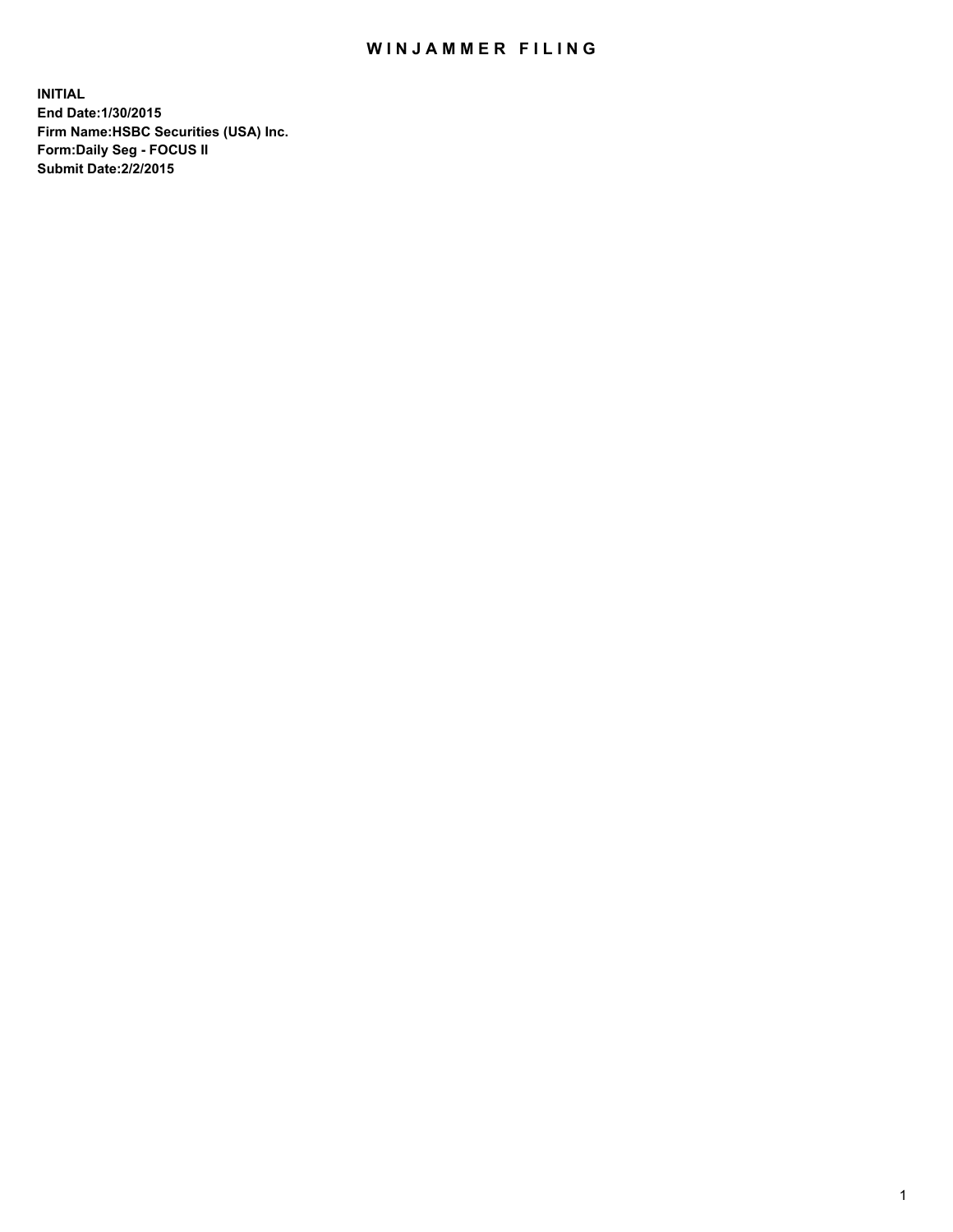## **INITIAL End Date:1/30/2015 Firm Name:HSBC Securities (USA) Inc. Form:Daily Seg - FOCUS II Submit Date:2/2/2015 Daily Segregation - Cover Page**

| Name of Company<br><b>Contact Name</b><br><b>Contact Phone Number</b><br><b>Contact Email Address</b>                                                                                                                                                                                                                          | <b>HSBC Securities (USA) Inc.</b><br><b>Steven Richardson</b><br>212-525-6445<br>steven.richardson@us.hsbc.com |
|--------------------------------------------------------------------------------------------------------------------------------------------------------------------------------------------------------------------------------------------------------------------------------------------------------------------------------|----------------------------------------------------------------------------------------------------------------|
| FCM's Customer Segregated Funds Residual Interest Target (choose one):<br>a. Minimum dollar amount: ; or<br>b. Minimum percentage of customer segregated funds required:% ; or<br>c. Dollar amount range between: and; or<br>d. Percentage range of customer segregated funds required between:% and%.                         | 50,000,000<br>0 <sub>0</sub><br>0 <sub>0</sub>                                                                 |
| FCM's Customer Secured Amount Funds Residual Interest Target (choose one):<br>a. Minimum dollar amount: ; or<br>b. Minimum percentage of customer secured funds required:%; or<br>c. Dollar amount range between: and; or<br>d. Percentage range of customer secured funds required between: % and %.                          | 10,000,000<br>0 <sub>0</sub><br>0 <sub>0</sub>                                                                 |
| FCM's Cleared Swaps Customer Collateral Residual Interest Target (choose one):<br>a. Minimum dollar amount: ; or<br>b. Minimum percentage of cleared swaps customer collateral required:% ; or<br>c. Dollar amount range between: and; or<br>d. Percentage range of cleared swaps customer collateral required between:% and%. | 30,000,000<br><u>00</u><br><u>00</u>                                                                           |

Attach supporting documents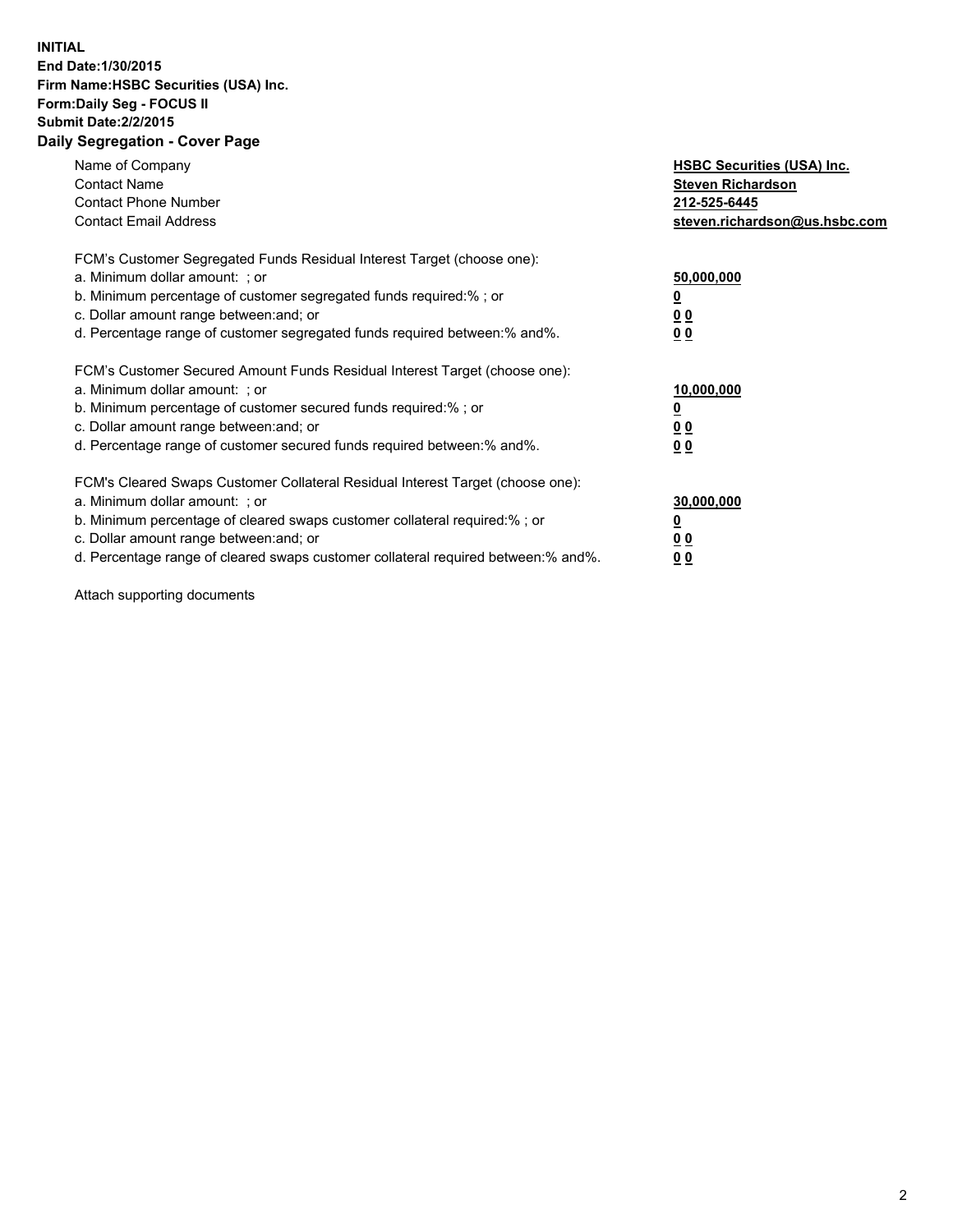**INITIAL End Date:1/30/2015 Firm Name:HSBC Securities (USA) Inc. Form:Daily Seg - FOCUS II Submit Date:2/2/2015 Daily Segregation - Secured Amounts** Foreign Futures and Foreign Options Secured Amounts Amount required to be set aside pursuant to law, rule or regulation of a foreign government or a rule of a self-regulatory organization authorized thereunder **0** [7305] 1. Net ledger balance - Foreign Futures and Foreign Option Trading - All Customers A. Cash **73,797,238** [7315] B. Securities (at market) **33,746,833** [7317] 2. Net unrealized profit (loss) in open futures contracts traded on a foreign board of trade **42,727,962** [7325] 3. Exchange traded options a. Market value of open option contracts purchased on a foreign board of trade **0** [7335] b. Market value of open contracts granted (sold) on a foreign board of trade **0** [7337] 4. Net equity (deficit) (add lines 1. 2. and 3.) **150,272,033** [7345] 5. Account liquidating to a deficit and account with a debit balances - gross amount **568,468** [7351] Less: amount offset by customer owned securities **-568,414** [7352] **54** [7354] 6. Amount required to be set aside as the secured amount - Net Liquidating Equity Method (add lines 4 and 5) **150,272,087** [7355] 7. Greater of amount required to be set aside pursuant to foreign jurisdiction (above) or line 6. **150,272,087** [7360] FUNDS DEPOSITED IN SEPARATE REGULATION 30.7 ACCOUNTS 1. Cash in banks A. Banks located in the United States **34,926,286** [7500] B. Other banks qualified under Regulation 30.7 **0** [7520] **34,926,286** [7530] 2. Securities A. In safekeeping with banks located in the United States **78,746,833** [7540] B. In safekeeping with other banks qualified under Regulation 30.7 **0** [7560] **78,746,833** [7570] 3. Equities with registered futures commission merchants A. Cash **0** [7580] B. Securities **0** [7590] C. Unrealized gain (loss) on open futures contracts **0** [7600] D. Value of long option contracts **0** [7610] E. Value of short option contracts **0** [7615] **0** [7620] 4. Amounts held by clearing organizations of foreign boards of trade A. Cash **0** [7640] B. Securities **0** [7650] C. Amount due to (from) clearing organization - daily variation **0** [7660] D. Value of long option contracts **0** [7670] E. Value of short option contracts **0** [7675] **0** [7680] 5. Amounts held by members of foreign boards of trade A. Cash **40,270,402** [7700] B. Securities **0** [7710] C. Unrealized gain (loss) on open futures contracts **42,727,962** [7720] D. Value of long option contracts **0** [7730] E. Value of short option contracts **0** [7735] **82,998,364** [7740] 6. Amounts with other depositories designated by a foreign board of trade **0** [7760] 7. Segregated funds on hand **0** [7765] 8. Total funds in separate section 30.7 accounts **196,671,483** [7770] 9. Excess (deficiency) Set Aside for Secured Amount (subtract line 7 Secured Statement Page 1 from Line 8) **46,399,396** [7380] 10. Management Target Amount for Excess funds in separate section 30.7 accounts **31,170,958** [7780]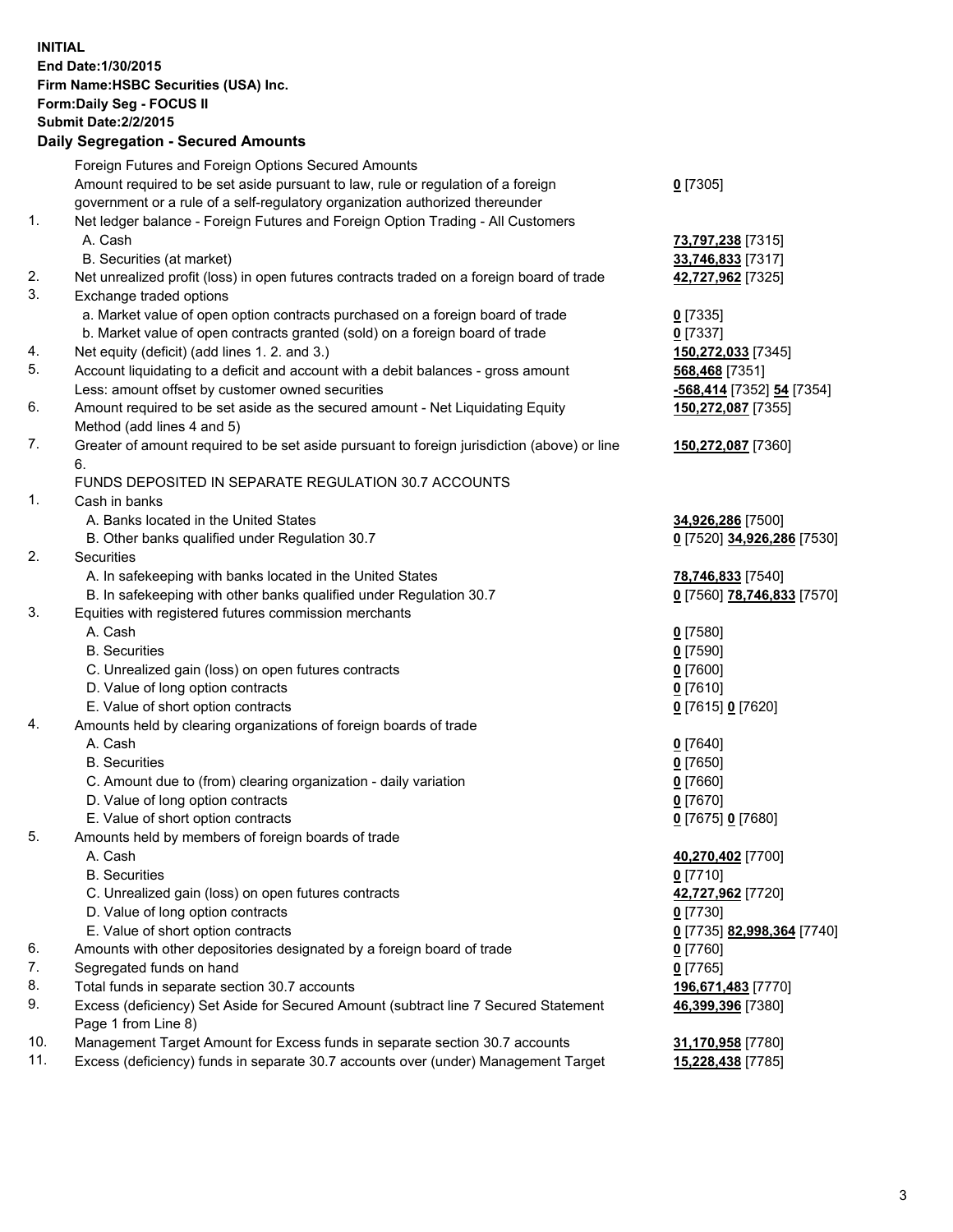| <b>INITIAL</b> | End Date: 1/30/2015<br>Firm Name: HSBC Securities (USA) Inc.<br>Form: Daily Seg - FOCUS II<br><b>Submit Date: 2/2/2015</b><br><b>Daily Segregation - Segregation Statement</b> |                                 |
|----------------|--------------------------------------------------------------------------------------------------------------------------------------------------------------------------------|---------------------------------|
|                | SEGREGATION REQUIREMENTS(Section 4d(2) of the CEAct)                                                                                                                           |                                 |
| 1.             | Net ledger balance                                                                                                                                                             |                                 |
|                | A. Cash                                                                                                                                                                        | 377,299,621 [7010]              |
|                | B. Securities (at market)                                                                                                                                                      | 626,133,441 [7020]              |
| 2.             | Net unrealized profit (loss) in open futures contracts traded on a contract market                                                                                             | -120,068,189 [7030]             |
| 3.             | Exchange traded options                                                                                                                                                        |                                 |
|                | A. Add market value of open option contracts purchased on a contract market                                                                                                    | 119,922,816 [7032]              |
|                | B. Deduct market value of open option contracts granted (sold) on a contract market                                                                                            | -10,792,290 [7033]              |
| 4.             | Net equity (deficit) (add lines 1, 2 and 3)                                                                                                                                    | 992,495,399 [7040]              |
| 5.             | Accounts liquidating to a deficit and accounts with                                                                                                                            |                                 |
|                | debit balances - gross amount                                                                                                                                                  | 35,879,006 [7045]               |
|                | Less: amount offset by customer securities                                                                                                                                     | -35,877,273 [7047] 1,733 [7050] |
| 6.             | Amount required to be segregated (add lines 4 and 5)                                                                                                                           | 992,497,132 [7060]              |
|                | FUNDS IN SEGREGATED ACCOUNTS                                                                                                                                                   |                                 |
| 7.             | Deposited in segregated funds bank accounts                                                                                                                                    |                                 |
|                | A. Cash                                                                                                                                                                        | 15,383,040 [7070]               |
|                | B. Securities representing investments of customers' funds (at market)                                                                                                         | $0$ [7080]                      |
|                | C. Securities held for particular customers or option customers in lieu of cash (at<br>market)                                                                                 | 73,681,962 [7090]               |
| 8.             | Margins on deposit with derivatives clearing organizations of contract markets                                                                                                 |                                 |
|                | A. Cash                                                                                                                                                                        | 242,111,271 [7100]              |
|                | B. Securities representing investments of customers' funds (at market)                                                                                                         | 168,206,487 [7110]              |
|                | C. Securities held for particular customers or option customers in lieu of cash (at<br>market)                                                                                 | 552,451,478 [7120]              |
| 9.             | Net settlement from (to) derivatives clearing organizations of contract markets                                                                                                | <u>-69,981,683</u> [7130]       |
| 10.            | Exchange traded options                                                                                                                                                        |                                 |
|                | A. Value of open long option contracts                                                                                                                                         | 119,922,816 [7132]              |
|                | B. Value of open short option contracts                                                                                                                                        | -10,792,290 [7133]              |
| 11.            | Net equities with other FCMs                                                                                                                                                   |                                 |
|                | A. Net liquidating equity                                                                                                                                                      | 22,432,951 [7140]               |
|                | B. Securities representing investments of customers' funds (at market)                                                                                                         | 0 <sup>[7160]</sup>             |
|                | C. Securities held for particular customers or option customers in lieu of cash (at                                                                                            | $0$ [7170]                      |
|                | market)                                                                                                                                                                        |                                 |
| 12.            | Segregated funds on hand                                                                                                                                                       | $0$ [7150]                      |
| 13.            | Total amount in segregation (add lines 7 through 12)                                                                                                                           | 1,113,416,032 [7180]            |
| 14.            | Excess (deficiency) funds in segregation (subtract line 6 from line 13)                                                                                                        | 120,918,900 [7190]              |
| 15.            | Management Target Amount for Excess funds in segregation                                                                                                                       | 50,000,000 [7194]               |
| 16.            | Excess (deficiency) funds in segregation over (under) Management Target Amount                                                                                                 | 70,918,900 [7198]               |
|                | Excess                                                                                                                                                                         |                                 |